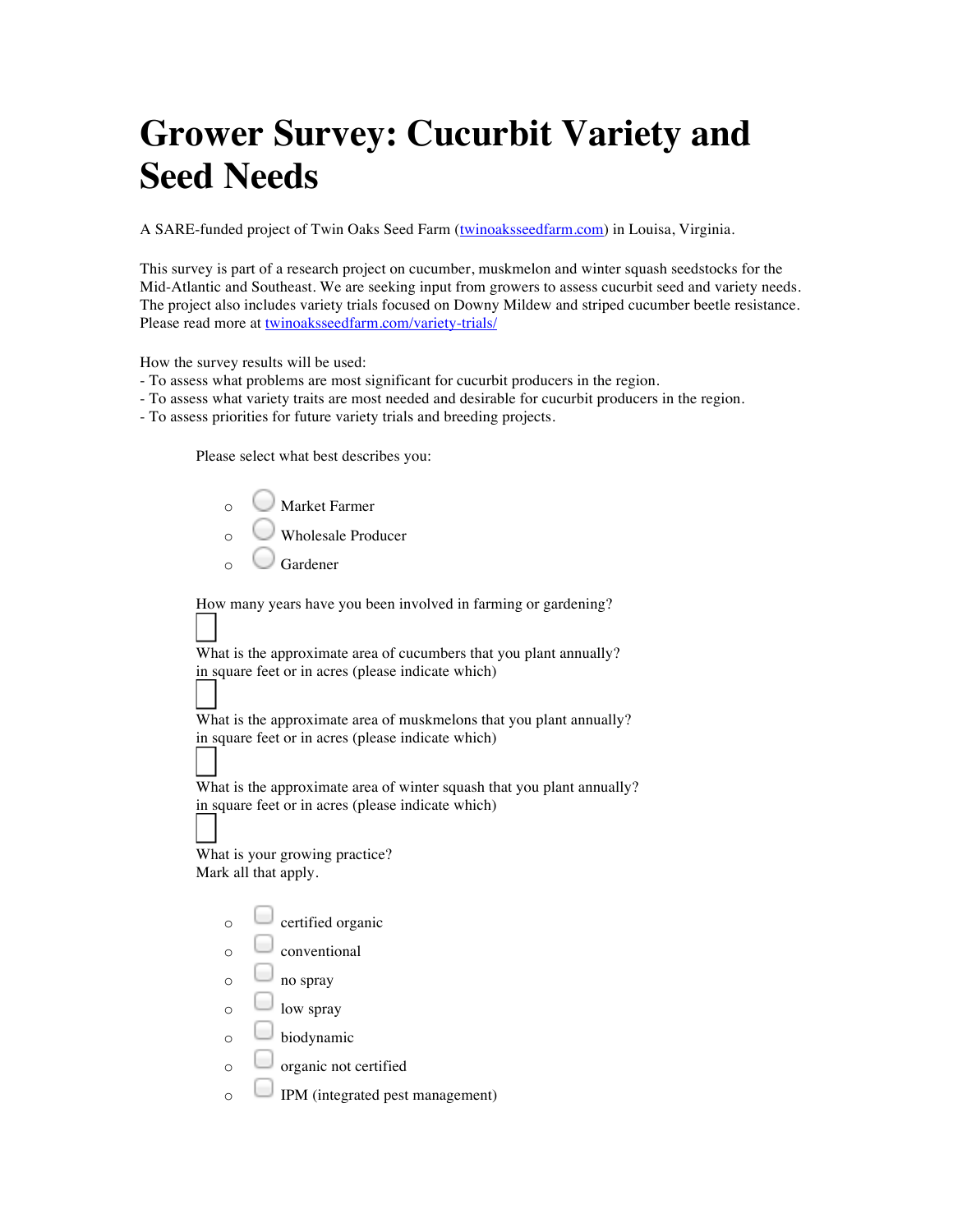What are the primary pest and disease problems you encounter with cucumber production? Mark all that apply.

 $\circ$   $\Box$  Downy Mildew o Cucumber Beetle damage to young plants  $\circ$   $\Box$  Cucumber Beetle damage to fruit  $\circ$   $\Box$  Powdery Mildew  $\circ$   $\Box$  Aphids  $\circ$   $\Box$  Bacterial Wilt  $\circ$   $\Box$  Anthracnose  $\circ$   $\Box$  Alternaria  $\circ$   $\Box$  Fusarium Wilt  $\circ$   $\Box$  Fusarium Fruit Rot  $\circ$   $\Box$  Angular Leaf Spot  $\circ$   $\Box$  Gummy Stem Blight  $\circ$   $\Box$  Squash Bugs o Zucchini Yellows Virus o Cucumber Mosaic Virus  $\circ$   $\Box$  Other:

What are the primary pest and disease problems you encounter with muskmelon production? Mark all that apply.

| O        | Downy Mildew              |
|----------|---------------------------|
| $\circ$  | <b>Cucumber Beetles</b>   |
| $\circ$  | Powdery Mildew            |
| $\Omega$ | Aphids                    |
| $\Omega$ | <b>Bacterial Wilt</b>     |
| $\Omega$ | Anthracnose               |
| $\Omega$ | Alternaria                |
| $\Omega$ | <b>Fusarium Wilt</b>      |
| $\circ$  | <b>Fusarium Fruit Rot</b> |
| $\Omega$ | Angular Leaf Spot         |
| $\Omega$ | Gummy Stem Blight         |
| $\Omega$ | Squash Bugs               |
| $\Omega$ | Zucchini Yellows Virus    |
| Ó        | Cucumber Mosaic Virus     |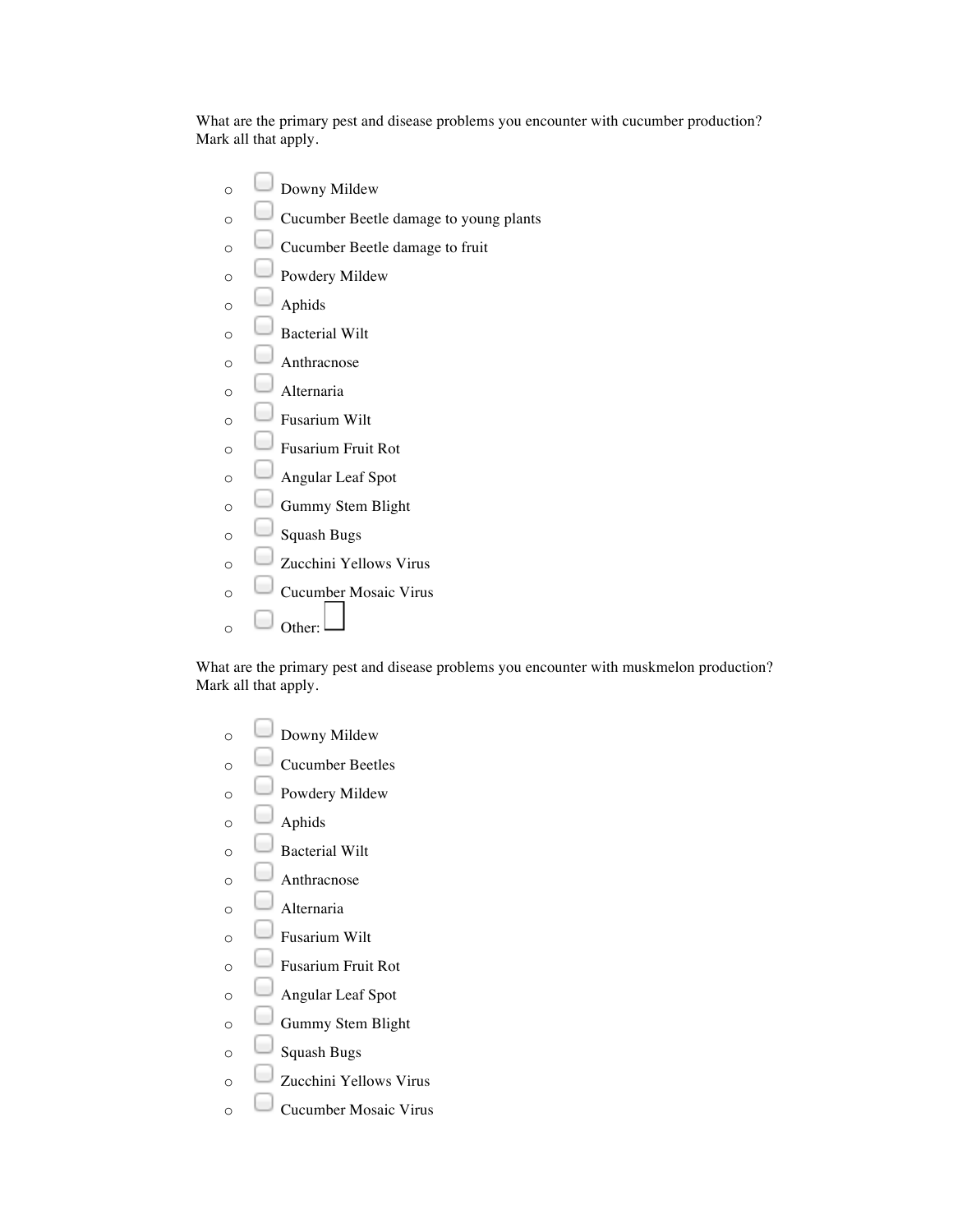| ∩ | Other: $L$ |  |
|---|------------|--|

What are the primary pest and disease problems you encounter with winter squash production? Mark all that apply.

| O        | Downy Mildew              |
|----------|---------------------------|
| O        | <b>Cucumber Beetles</b>   |
| $\circ$  | Powdery Mildew            |
| $\circ$  | Aphids                    |
| $\circ$  | <b>Bacterial Wilt</b>     |
| $\circ$  | Anthracnose               |
| $\circ$  | Alternaria                |
| $\circ$  | <b>Fusarium Wilt</b>      |
| $\circ$  | <b>Fusarium Fruit Rot</b> |
| $\circ$  | Angular Leaf Spot         |
| $\circ$  | Gummy Stem Blight         |
| $\circ$  | <b>Squash Bugs</b>        |
| $\circ$  | Zucchini Yellows Virus    |
| $\circ$  | Cucumber Mosaic Virus     |
| $\Omega$ | Other:                    |

What strategies do you use to control pest and disease problems? Mark all that apply.

|   | variety choice          |
|---|-------------------------|
| ∩ | row cover               |
| റ | organic sprays          |
| ∩ | conventional sprays     |
|   | crop rotation           |
| ∩ | cultural controls       |
|   | growing in high tunnels |
|   |                         |

Are you able to find cucumber varieties with adequate disease resistance?

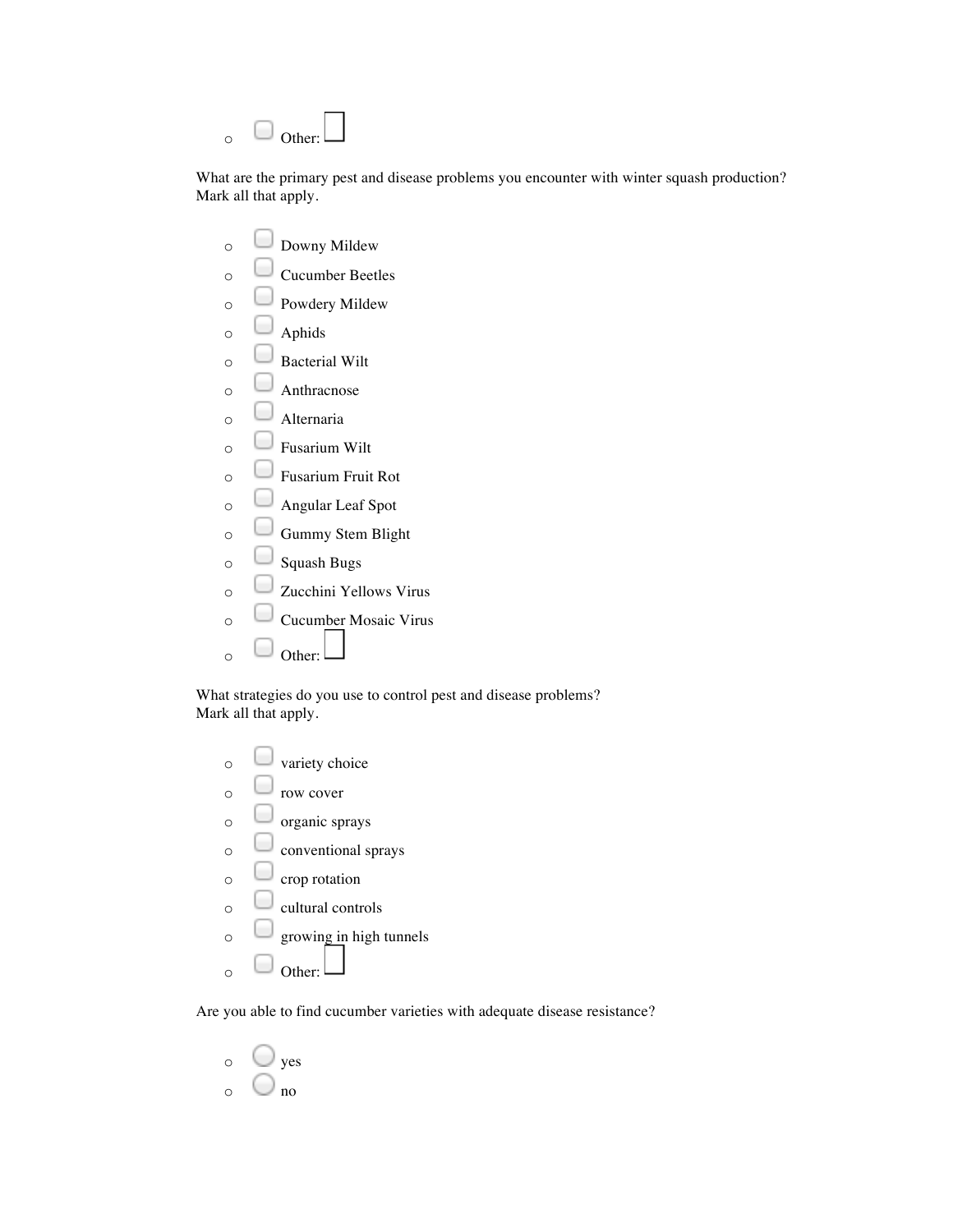Are you able to find muskmelon varieties with adequate disease resistance?

 $\circ$   $\circ$  yes  $\circ$  0 no

Are you able to find winter squash varieties with adequate disease resistance?



Are you able to find adequate information about disease resistance?



What disease resistance traits that are currently unavailable or hard to find would you like to see?

What variety traits ( other than disease resistance) that are currently unavailable or hard to find would you like to see?

Have you noticed an increase in Downy Mildew pressure, or a decrease in resistance? If yes, please fill out the "other" box with the years you've made this observation.

 $\circ$  0 no o yes o Other:

What varieties of cucumber are the most valuable to your farm or garden? Please list variety names.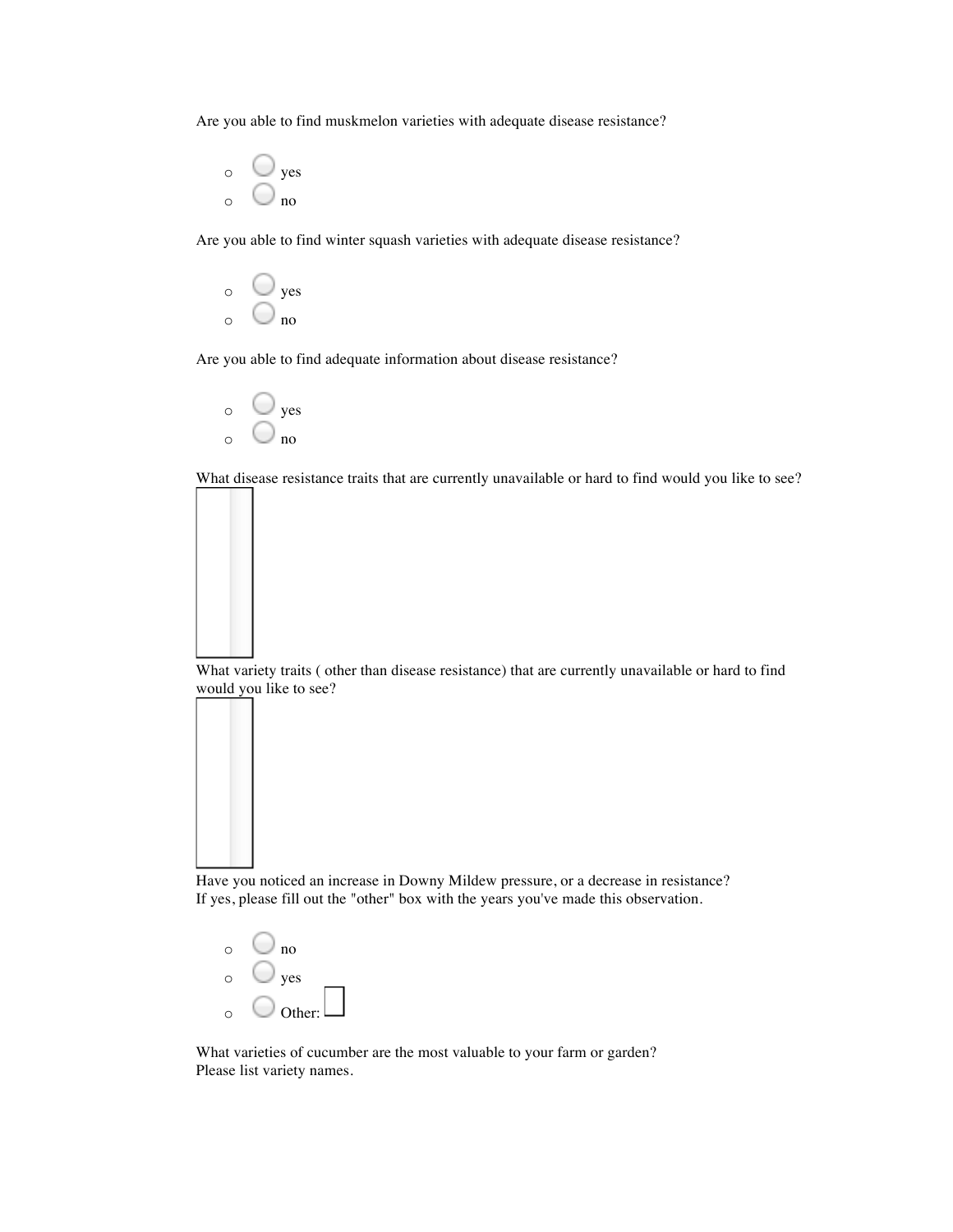

What varities of winter squash are the most valuable to your farm or garden? Please list variety names.

Mark the following variety traits that are important to you in cucumbers.

- $\circ$  disease resistance
- $\circ$   $\Box$  insect resistance
- $\circ$   $\Box$  flavor
- $\circ$   $\Box$  color
- $\circ$   $\Box$  shape and size
- $\circ$   $\Box$  pickling quality
- $\circ$   $\Box$  keeping quality
- $\circ$   $\Box$  thin skin
- $\circ$   $\Box$  yield
- $\circ$   $\Box$  uniformity
- $\circ$   $\Box$  Other:

Please elaborate on each trait as needed.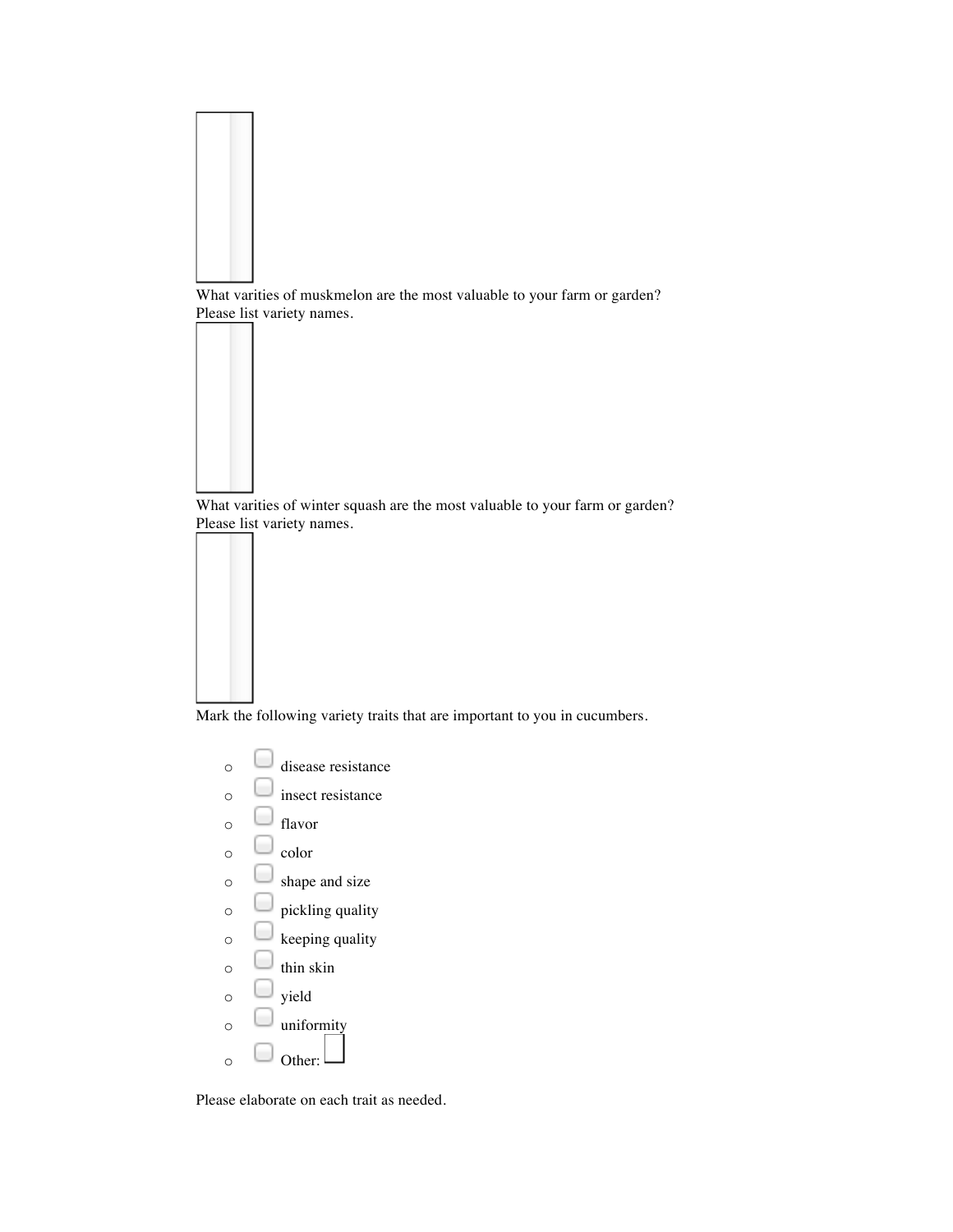For example, if you chose color, please indicate what color.



Please rank each trait you marked above in importance (1= lower priority; 5 = high priority). Say you marked flavor, color and shape as traits that are important to you. You could then write " flavor=5 color=2 shape=3" below.

Mark the following variety traits that are important to you in muskmelons.



Please elaborate on each trait as needed. For example, if you chose color, please indicate what color.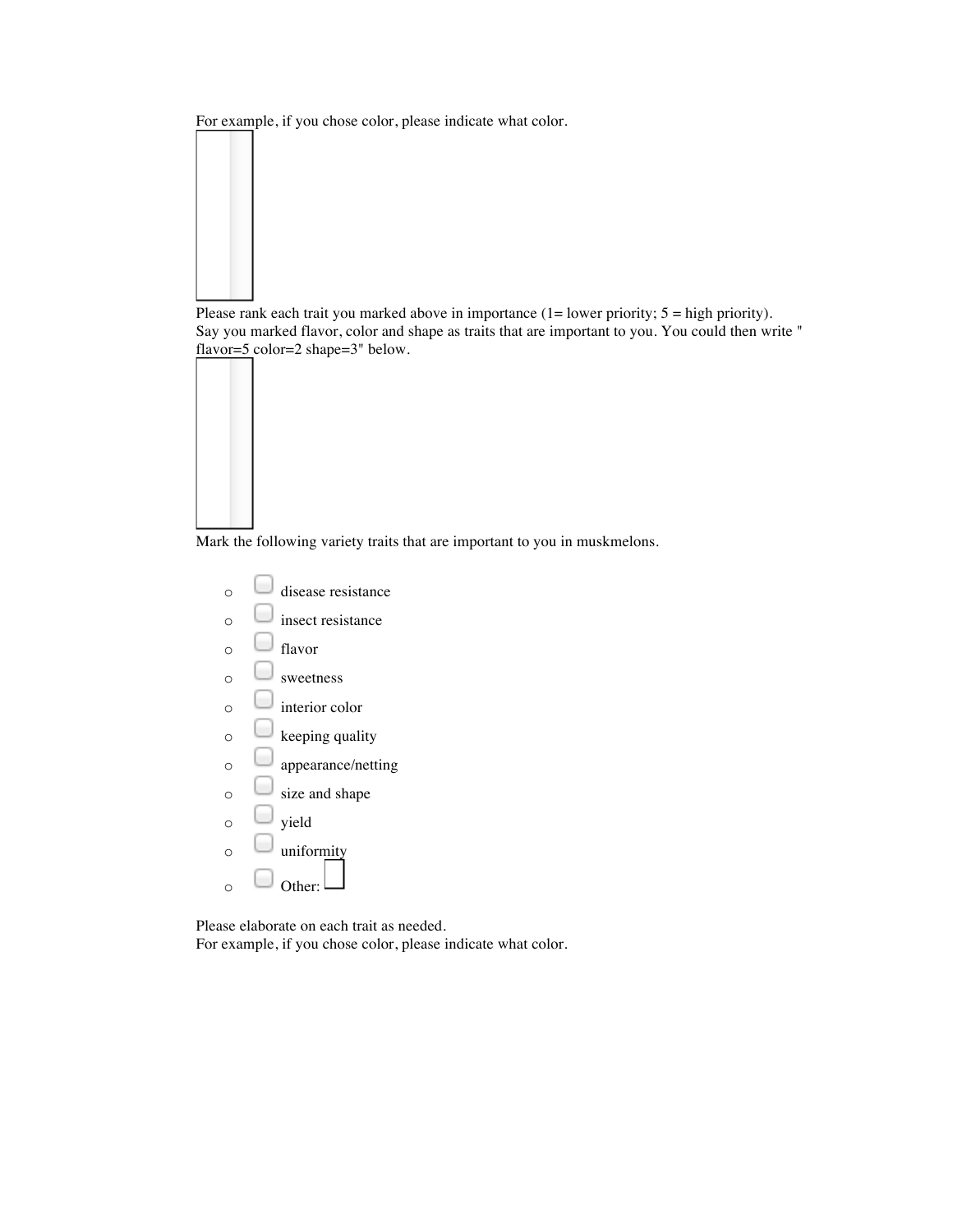

Please rank each trait you marked above in importance  $(1=$  lower priority,  $5 =$  high priority). Say you marked flavor, color and shape as traits that are important to you. You could then write " flavor=5 color=2 shape=3" below.

Mark the following variety traits that are important to you in winter squash.

 $\circ$  disease resistance  $\circ$   $\Box$  insect resistance  $\circ$   $\Box$  flavor  $\circ$  sweetness  $\circ$   $\Box$  interior texture  $\circ$   $\Box$  interior color  $\circ$   $\Box$  keeping quality  $\circ$   $\Box$  appearance  $\circ$   $\Box$  size and shape  $\circ$   $\Box$  yield  $\circ$  uniformity  $\circ$   $\Box$  Other:

Please elaborate on each trait as needed.

For example, if you chose color, please indicate what color.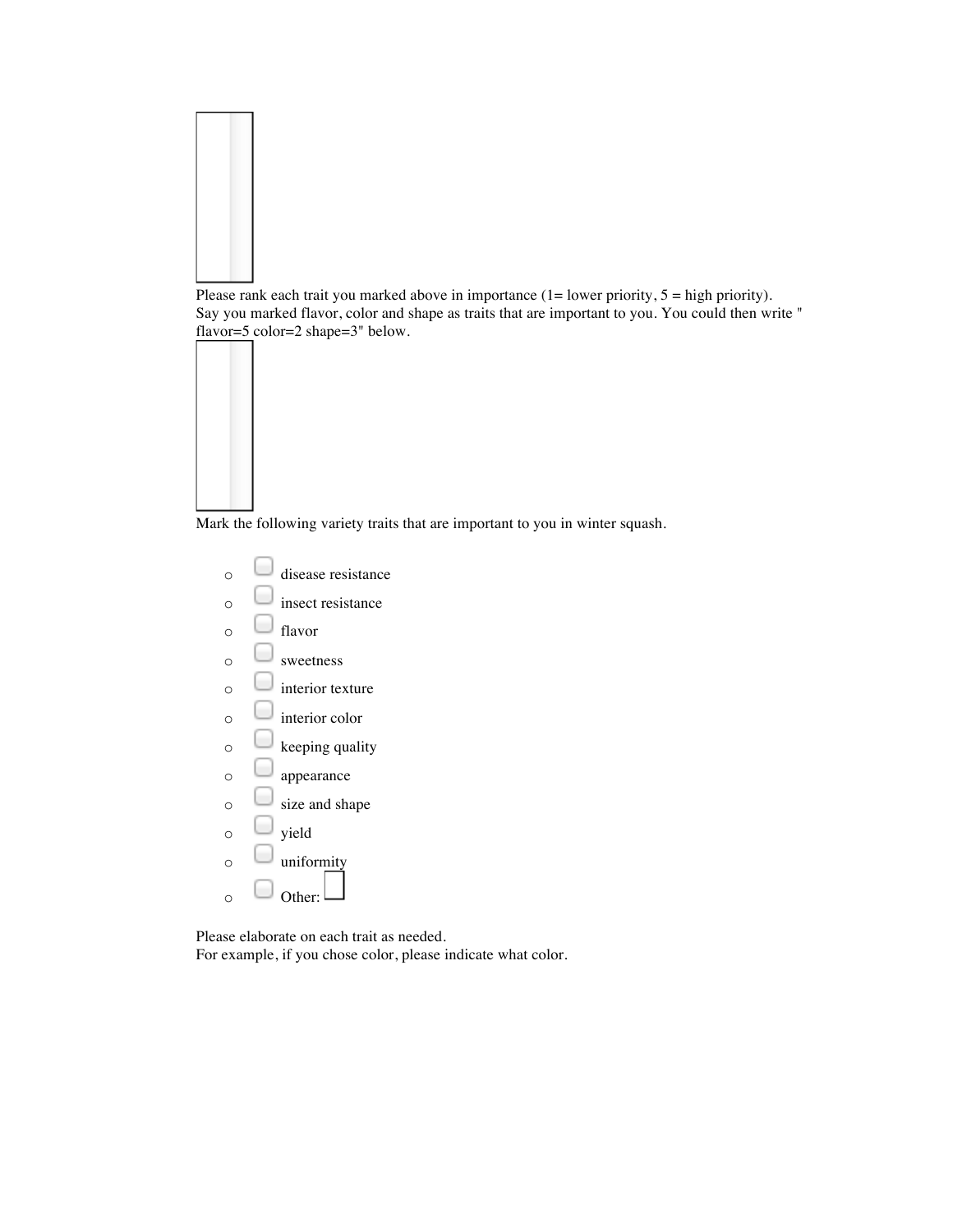

Please rank each trait you marked above in importance (1= lower priority, 5 = high priority). Say you marked flavor, color and shape as traits that are important to you. You could then write " flavor=5 color=2 shape=3" below.

Where do you currently source your cucurbit seeds from?



What advantages and/or drawbacks do you experience when using open-pollinated seeds as they are currently available?



What advantages and/or drawbacks do you experience when using hybrid seeds as they are currently available?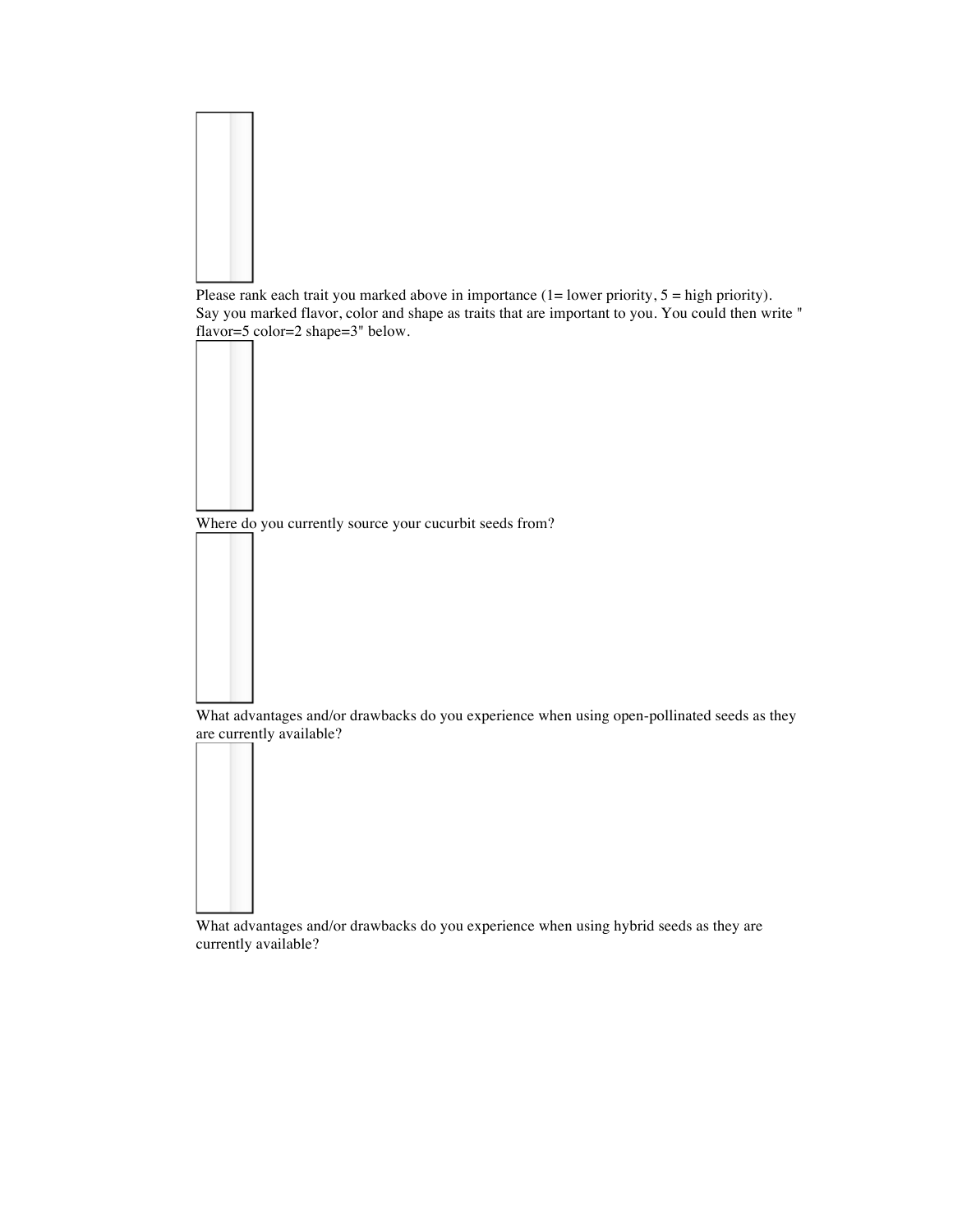

What advantages and/or drawbacks do you experience when using non-organic seeds as they are currently available?

What advantages and/or drawbacks do you experience when using self-produced seeds?

Have you noticed differences between different seed sources or seed lots of the same openpollinated varities?

- $\circ$  yes and it's been a problem
- $\circ$   $\bigcup$  yes but only small differences
- $\circ$   $\circ$  no

Do you save cucurbit seeds for on-farm or home use?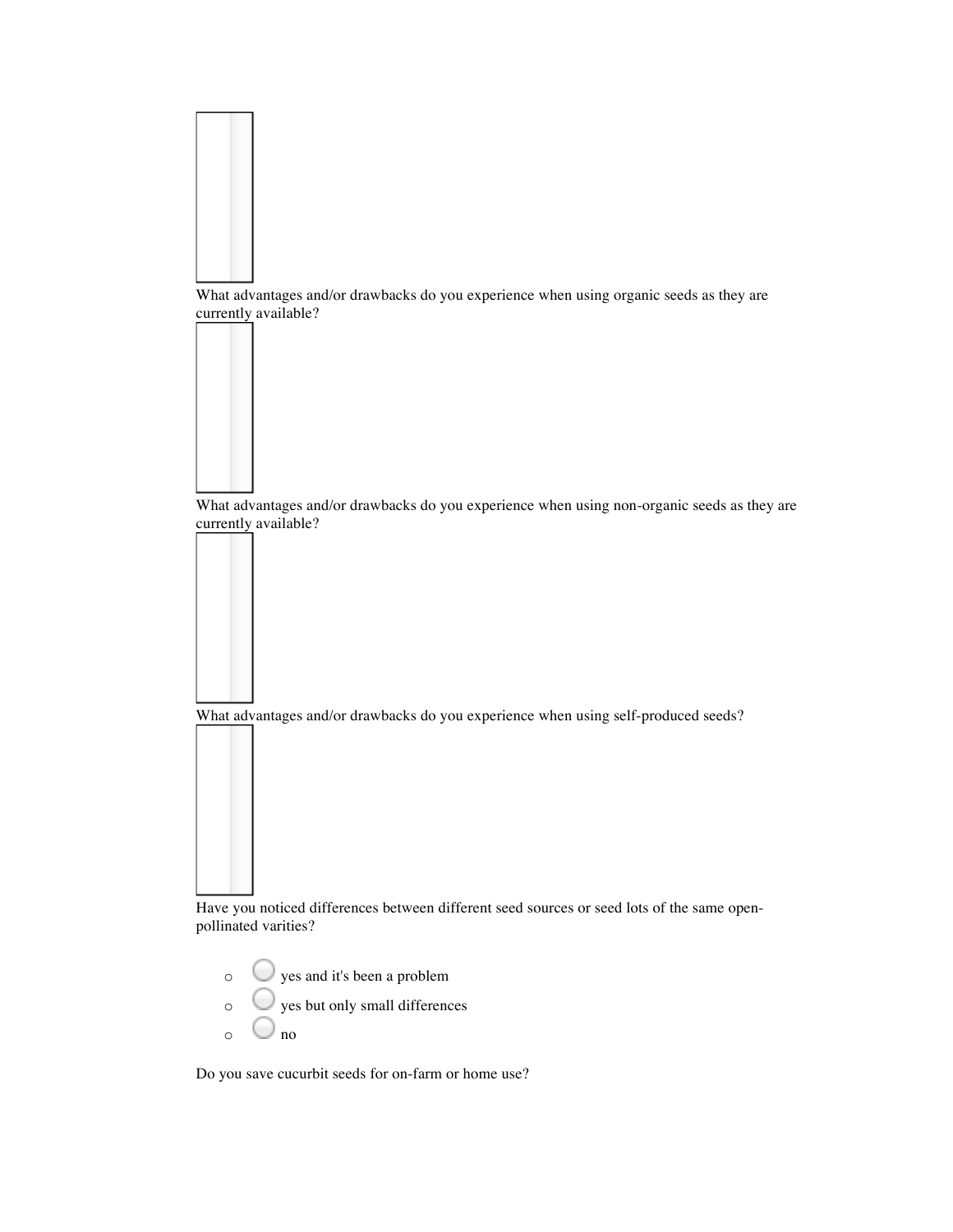| O | yes |
|---|-----|
| O | no  |

Do you produce cucurbit seeds for sale?



Are you interested in saving your own cucurbit seeds?



Are you interested in producing cucurbit seeds to sell?



Are you interested in attending workshops about cucurbit seed growing and seed saving?



Would you be interested in using regionally trialed & regionally produced open-pollinated cucurbit seeds?

- o very interested
- o somewhat interested
- $\circ$  not interested

What other research about cucurbit varieties and seed stocks would be of value to you?



Any additional comments?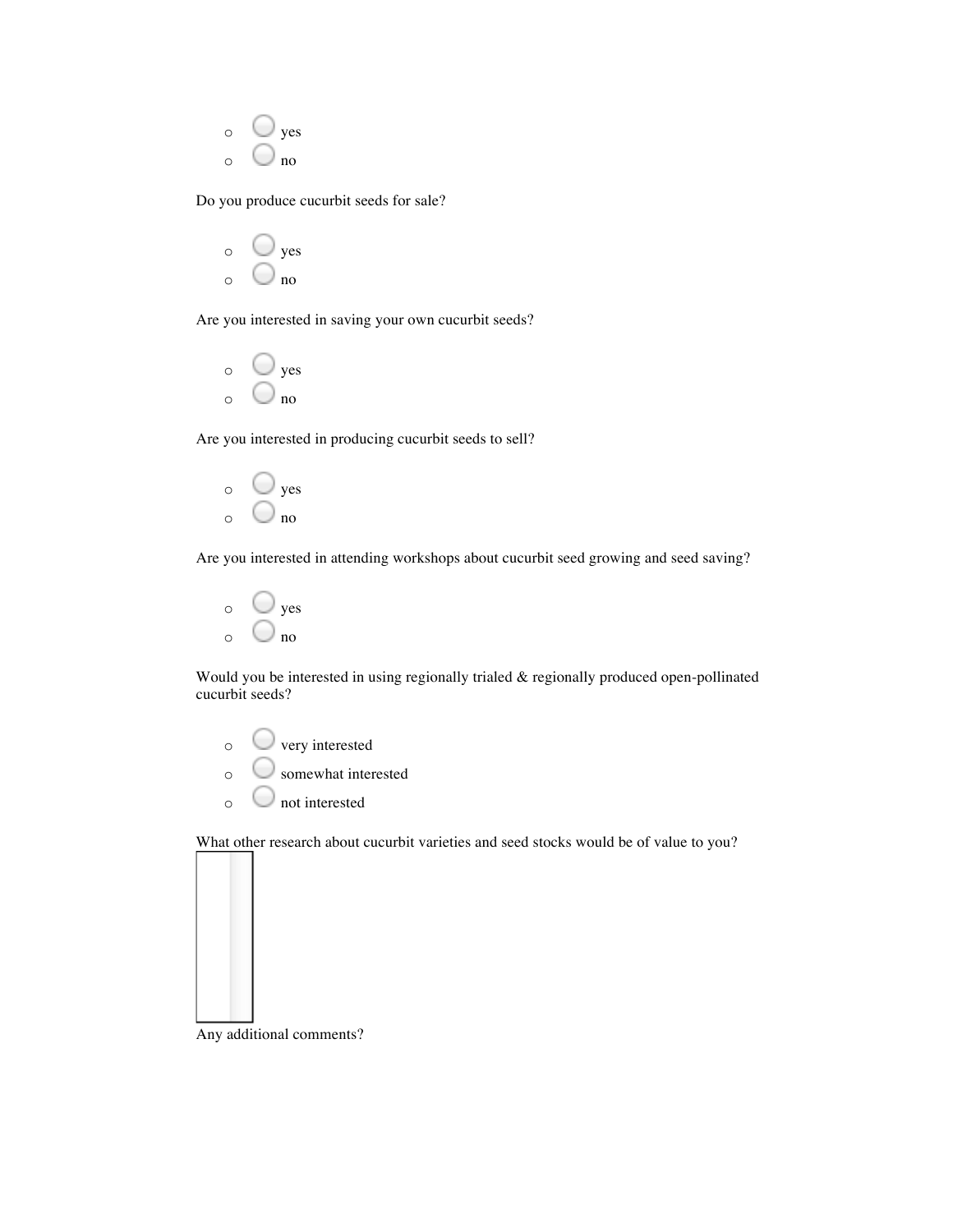

## **Thank you for completing the survey!**

Additional, optional questions follow. May we contact you to share results from this survey and trials project?